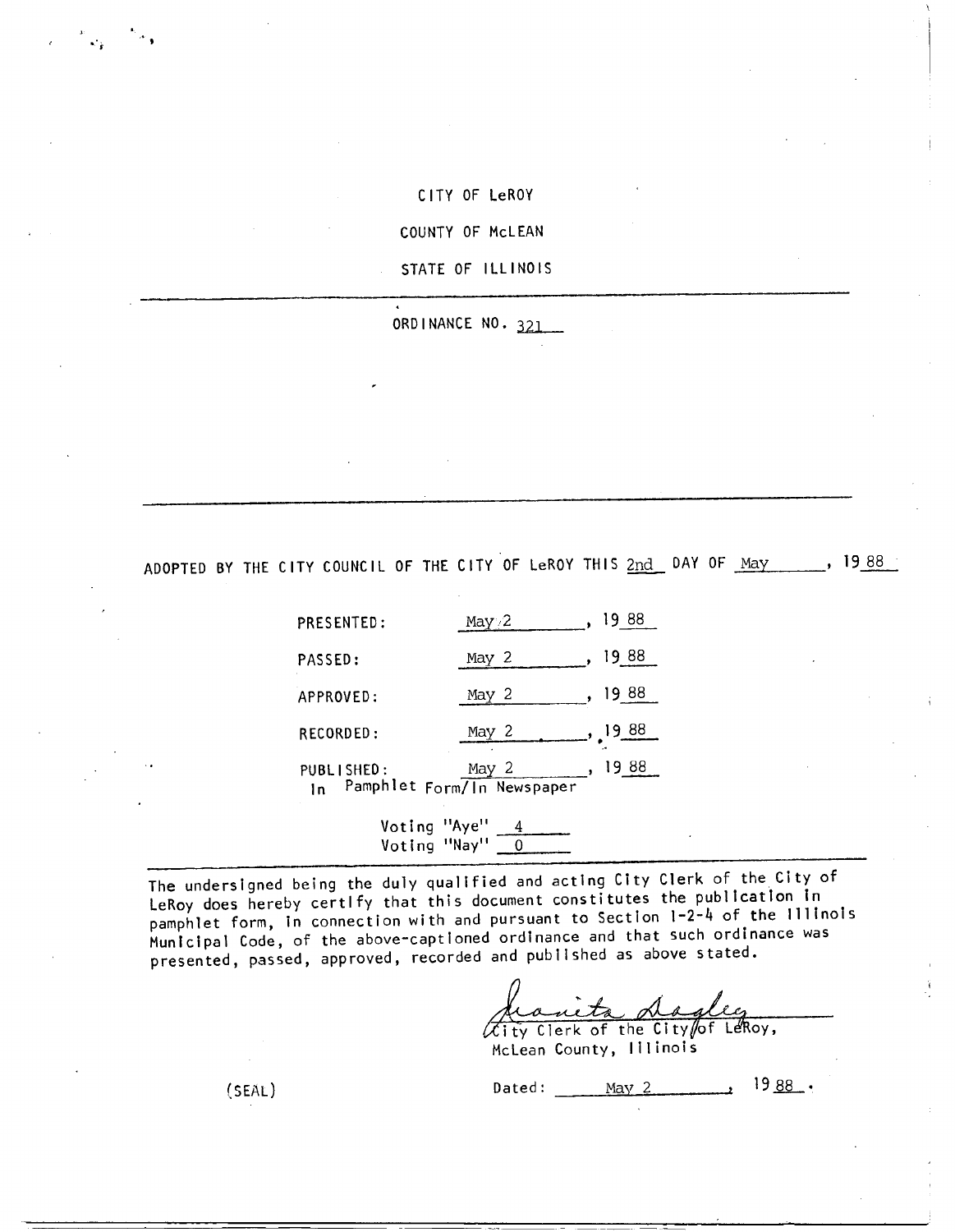## ORDINANCE NO. 321

WHEREAS, certain changes are desired in the Salary Schedule Ordinance of this City;

NOW, THEREFORE, IT IS HEREBY ORDAINED by the City Council of the City of Le Roy, McLean County, Illinois in regular session this 2nd day of May, 1988, that the schedule effective May 1, 1988 for newly elected officers, appointed officers and employees of this City be as follows:

SECTION I Salary Schedule for Elected Officers: ESDA Director \$ 50.00 per month car expense Mayor  $$ 3,000.00 \text{ per year}$ City Clerk  $$14,000.000$  per year of the state of the state of the state of the state of the state of the state of the state of the state of the state of the state of the state of the state of the state of the state of the Treasurer \$ 2,000.00 per year  $$ 35.00$  per mtg. attended including two paid absences

\$ 8.85 per hour \$ 8.35 per hour SECTION II Salary and Pay Schedule for Appointed Officers and Employees: Judges of Election - \$25.00 per election City Attorney - \$35.00 per hour for Councilsmeetings attended \$70.00 per hour for additional legal services plus out-of-pocket expenses Superintendent of Street Department \$ 18,855.00 per year<br>Street Department Employees (Full-time) \$ 7.45 per hour Street Department Employees (Full-time)  $\$ Street Department Employees (Part-time) \$ 5.75 per hour City Marshal Police Officers (Full-time) Police Officers (Part-time) Superintendent of Water Department Water Plant Operator Water Department Employees - Class B license Water Department Employees - Class C license Water Department Employees - Class D license Water Department Employees - No license Water Department Employees - Part-time \$ 18,855.00 per year \$ 8.10 per hour \$ 6.25 per hour \$ 18,855.00 per year \$ 8.60.per hour \$ 8.10 per hour \$ 7.80 per hour 7.70 per hour \$ 7.45 per hour 5.75 per hour Superintendent of Sewage Department Sewage Treatment Plant Operator Sewer Department Employees - Class III license Sewer Department Employees - Class IV license Sewer Department Employees - No license Sewer Department Employees - Part-time \$ 18,855.00 per year \$ 8.60 per hour \$ 8.10 per hour \$ 7.70 per hour \$ 7.45 per hour 5.75 per hour Sewer or Water Department Employees - Class III sewer license with Class B water license Sewer or Water Department Employees - Class III sewer license with Class C water license Sewer or Water Department Employees - Class III sewer license

\$ 8.20 per hour 8.35 per hour \$ 22,518.00 per year \$ 5.25 per hour \$ 6.50 per hour  $35.00$  per month expense \$ 5.00 per bldg. with Class D water license Sewer or Water Department Employees - Class IV sewer license with Class B water license Superintendent of any two Departments City Clerk Assistant (with health insurance) City Clerk's Administrative Assistant Animal Control Officer Zoning Administrative Officer

permit issued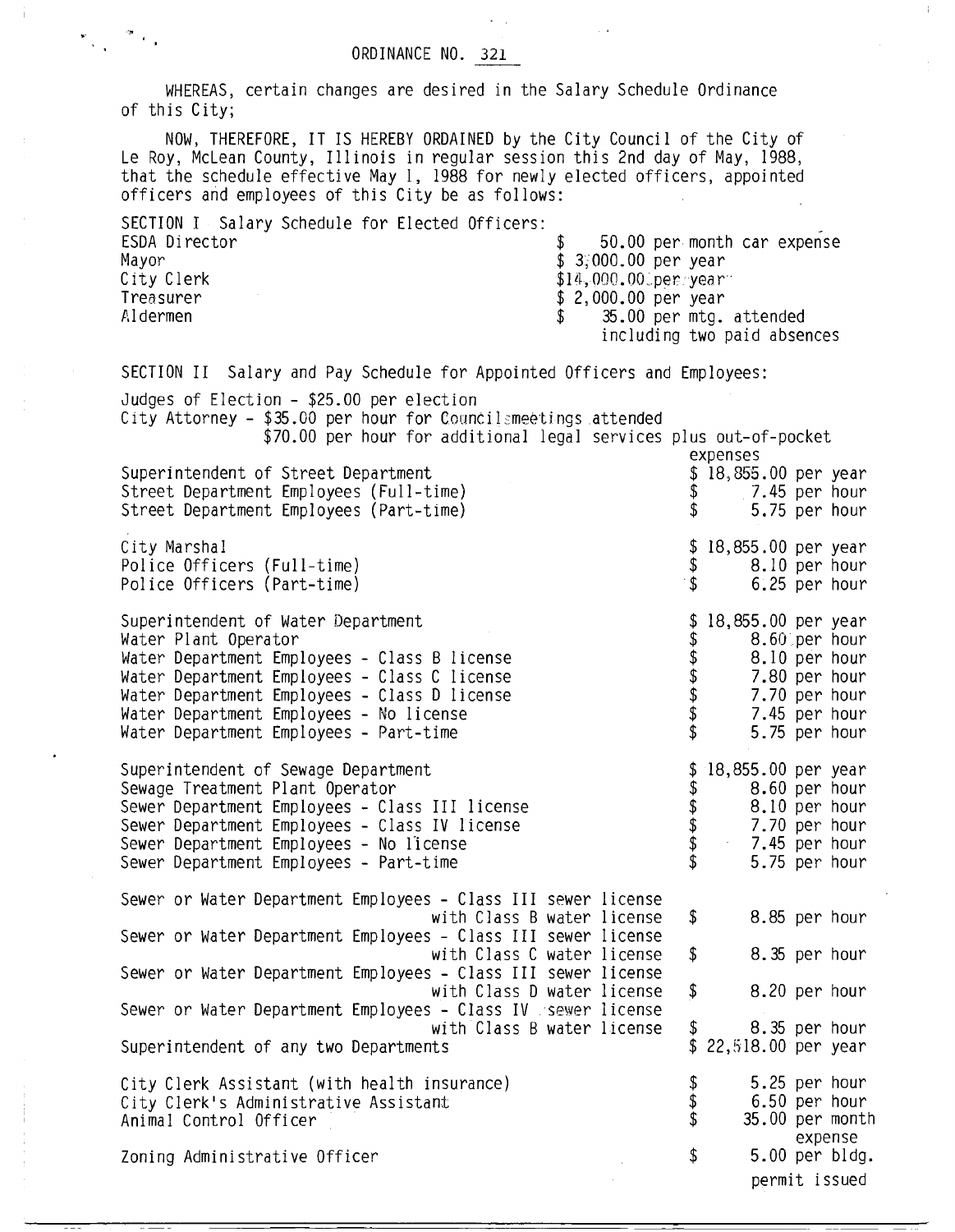$\cdot$  ORDINANCE NO. 321 cont.

Any employee assigned to acting position of Supervisor or higher position shall be paid the salary of that position after a period of one week.

Count time duty of Police Officers will be considered straight time, no overtime considered.

All new full-time employees will be paid at the part-time employees' hourly rate for the first 30 days. At the end of the 30 days if the work is satisfactory, the employees' rate of pay will be the same as other full-time employees.

BE IT FURTHER ORDAINED that all prior ordinances or portions thereof of this City in conflict herewith be and they are hereby repealed.

PASSED BY the Mayor and City Council of the City of Le Roy, Illinois, on the 2nd day of May, 1988.

Aldermen elected: ۰5.

Aldermen present:

AYES: Randy Zimmerman, Steve Dean, Jon Winston, Jerry Davis

NAYS: None

uanita Dagley, City∥lerK of the City of Le Roy, Illinois

APPROVED by the Mayor of the City of Le Roy, Illinois, this 2nd day of May, 1988.

Jack W. Moss, Mayor of the City of<br>Le Roy, Illinois

ATTEST:

 $(sed)$ 

∕Juanita Dagley, Cit∥ CIErk of

the City of Le Roy, Illinois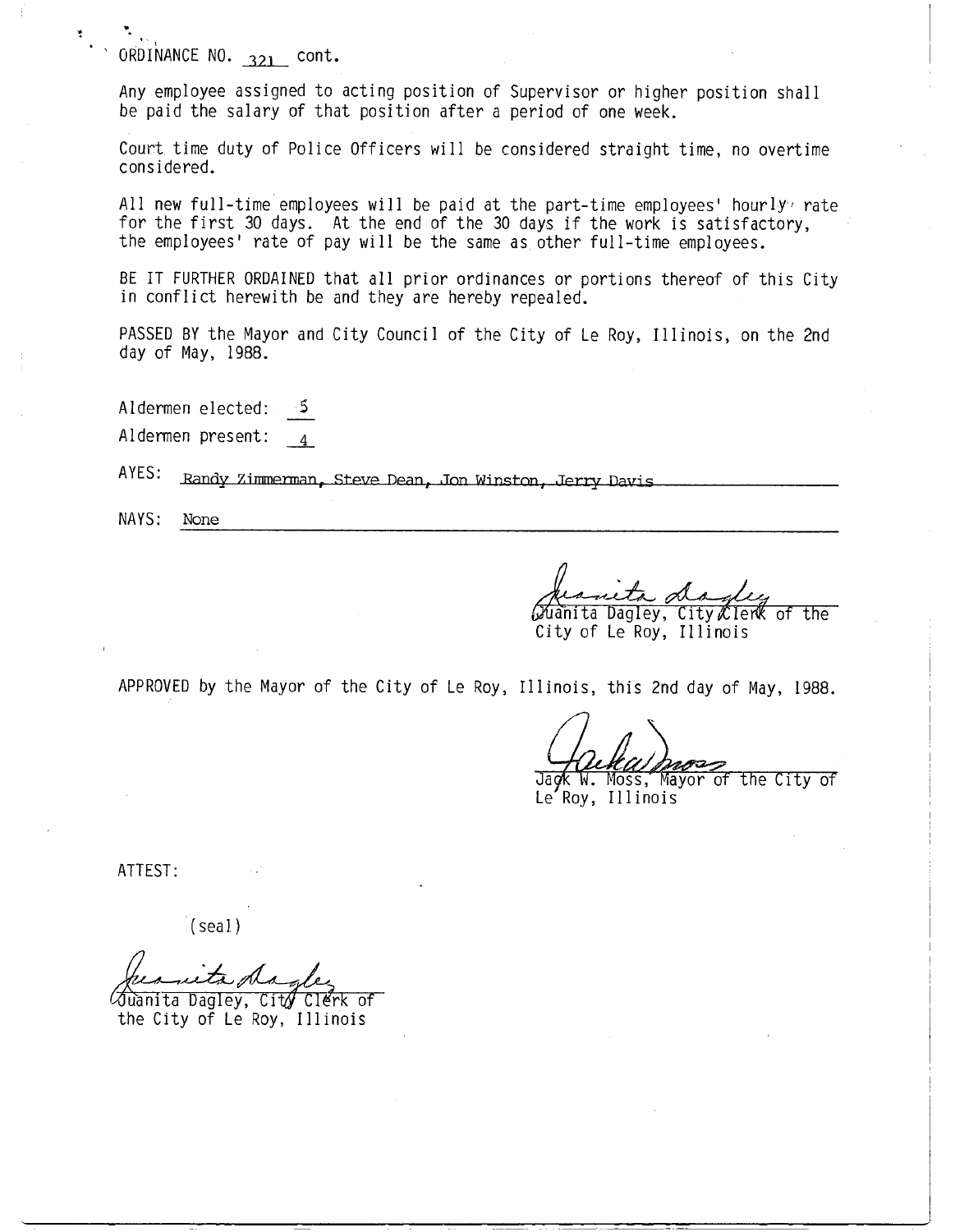## STATE OF ILLINOIS ) SS. COUNTY OF MC LEAN )

I, Juanita Dagley, do herby certify that I am the duly qualified and acting City<sup>-</sup>Clerk of the City of Le Roy, McLean County, Illinois, and as such City Clerk that I am the keeper of the records and files of the Mayor and the City Council of said City.

I do further certify that the foregoing is a true, correct and complete copy of an ordinance entitled:

## SALARY ORDINANCE

That said ordinance was adopted by the Mayor and City Council of the City of Le Roy at a regular meeting on the 2nd day of May 1988. and that a faithful record of said ordinance has been made in the record books.

In Witness Whereof, I have hereunto set my official hand and seal of office this  $2nd$  day of May , 198.8.

anita daglez

(Seal)